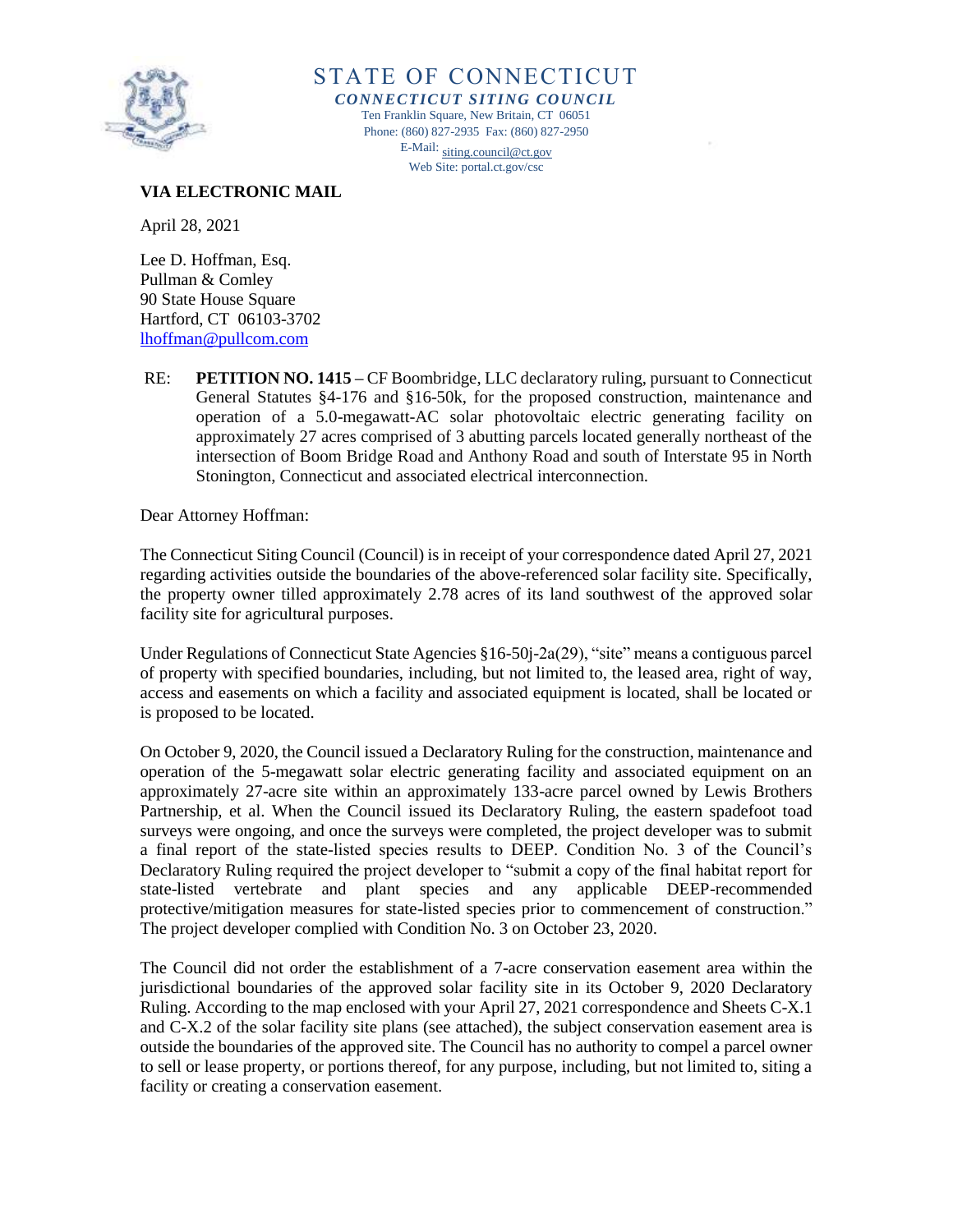Pursuant to Condition No. 1 of the Council's Declaratory Ruling, should project changes be required within the solar facility site approved by the Council as a result of any agricultural or other legal activities conducted by the owner of the property, please submit a written request for the project changes.

Thank you for your attention and cooperation.

Sincerely,

*s/Melanie A. Bachman*

Melanie A. Bachman Executive Director

MB/MP c: Council Members

Service List dated August 6, 2020